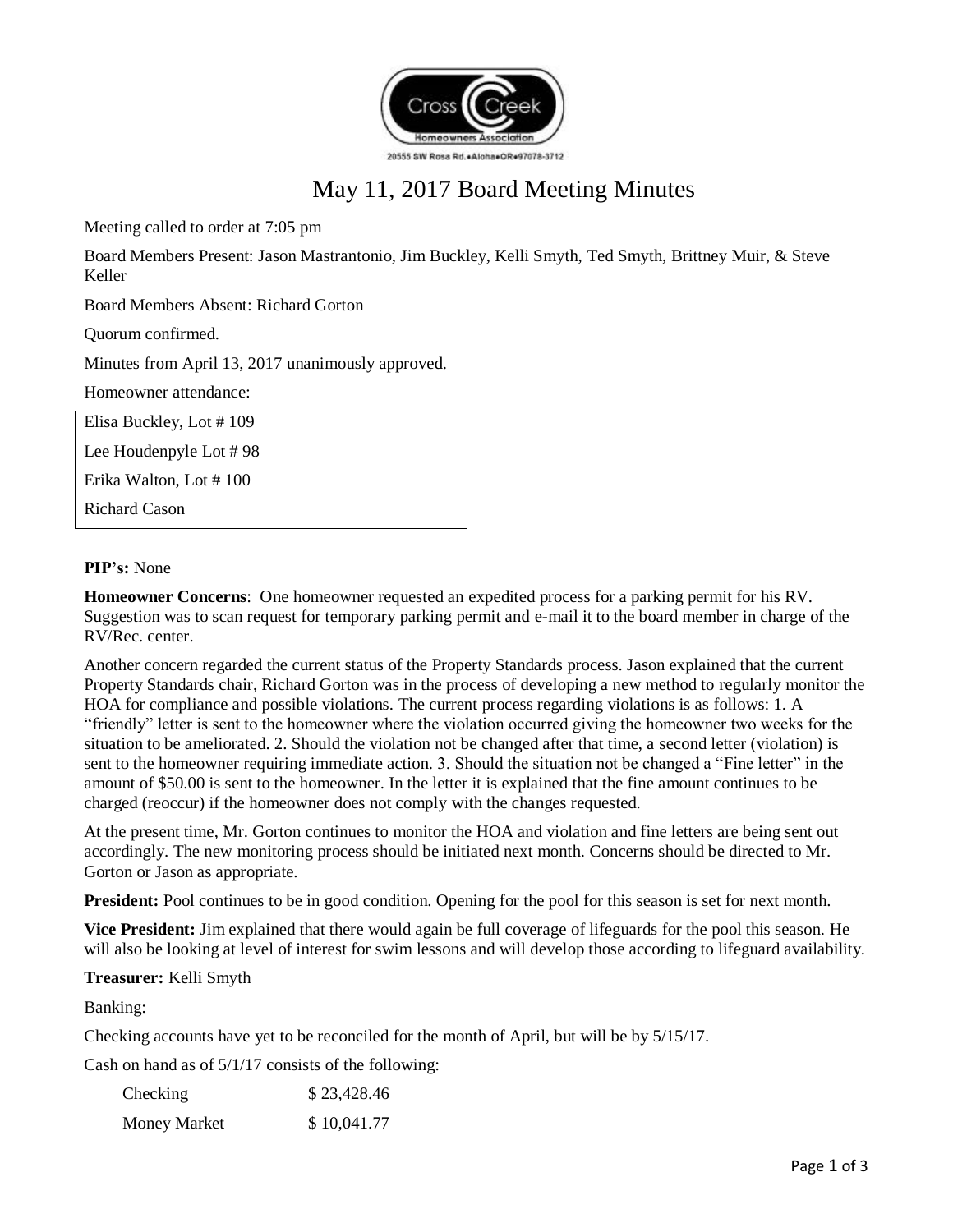

20555 SW Rosa Rd. + Aloha + OR +97078-3712

Reserve \$ 36,248.54

Total funds \$69,718.77

## **Assessments**

Finance Charges have been assessed for April.

6 accounts will be sent to collections. (All from previous years)

4 accounts have a partial balance and a courtesy extension has been made available to pay by May 31.

#### Miscellaneous:

Debit card purchases:

Annual meeting supplies: **\$51.38**

Rec. Center/common area supplies: **\$81.14** (cleaner/pathway, trash bags, gasoline for blower)

# **Rec. Center/RV Lot:** Brittney Muir

The RV lot has one opening at the present time.

Rec. Center current rentals to date are: 1 in April 1 in May 1 on June  $2<sup>nd</sup>$ , and 1 on July 1<sup>st</sup> to include pool usage.

**Property Standards:** Richard Gorton (via information given to Jason)

Two reminder letters were sent out recently.

#### **Maintenance:** Ted Smyth.

The exterior of the Rec. Center is waiting on availability of painters and opportune weather. The "no-man's land" area is in need of weed control. Ted made a motion, seconded by Jim that the Board approve an amount not to exceed \$350.00 for weed control spraying. The motion was passed unanimously.

Bark chips were being delivered on Saturday for common area playgrounds.

The old deck by the pool has been demolished and materials have been cleared away. A new pool deck is currently being designed. Ted explained that a new permanent material would be used for this new deck. A motion was made by Ted to approve an amount not to exceed \$3500.00 for materials needed to construct this new pool deck. The motion was seconded by Jim and passed unanimously. Construction for the deck will be through the use of volunteers.

Ted also mentioned the need for removal of a dead tree in the "no-man's land" area. Ted made a motion for the Board to allow an amount not to exceed \$200.00 for this service. The motion was seconded by Brittney and was passed unanimously.

Two trees that were near the pool were cut down as they were adding tree debris and refuge to enter the pool during the summer season. Two volunteers, Justin Price and Aaron Nielson removed debris from the felling of these two trees as well as other left over refuge from the clearing of the "no-man's land" from last fall. To remunerate this service, Jason traded the cost of this service for the HOA John Deere tractor.

#### **Old Business:** None

**New Business:** Positions on the 2017-2018 HOA Cross Creek Board were nominated and passed. The positions and length of service are as follows:

**President:** Jason Mastrantonio, 1 year